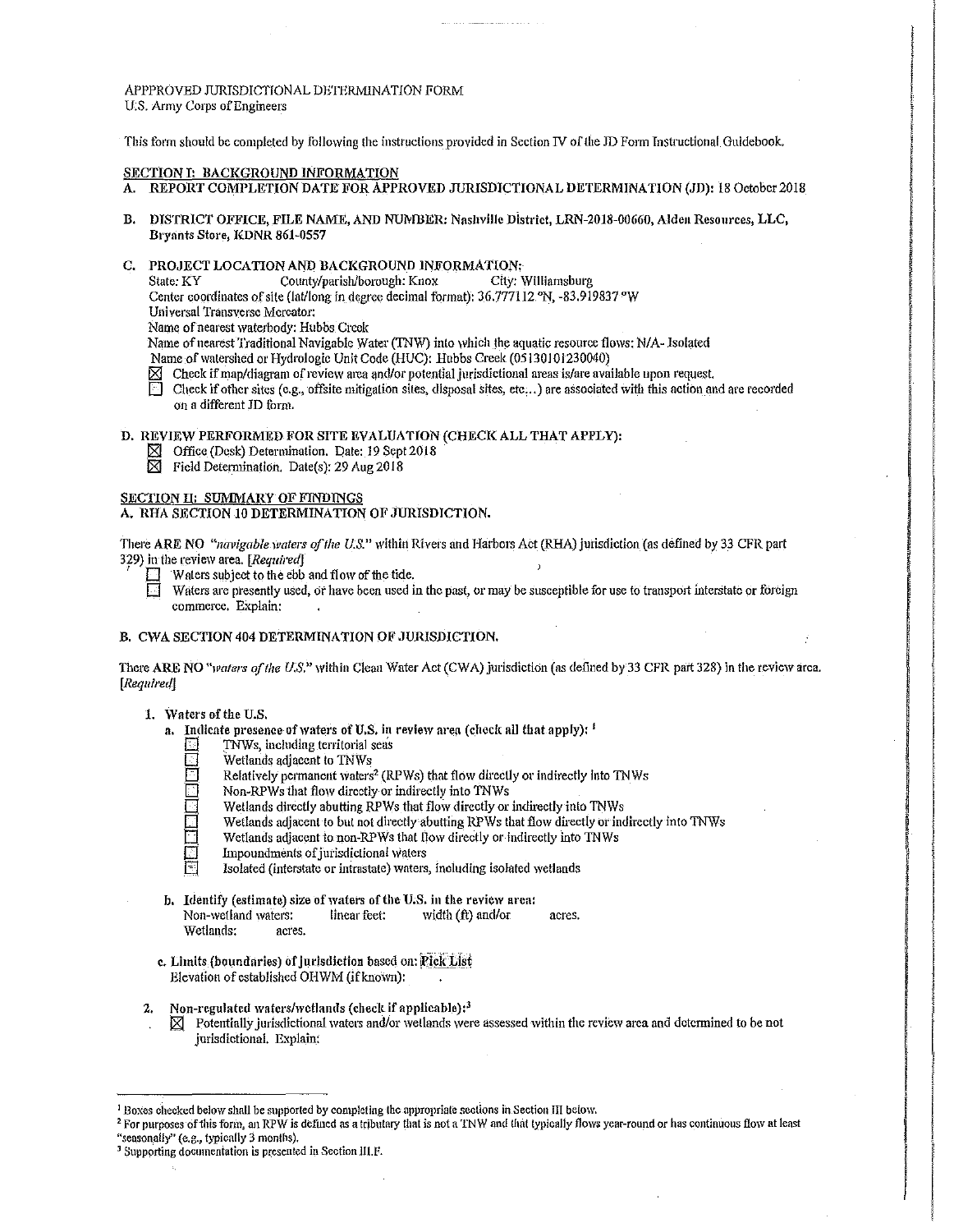AP1: A 0.22 acre man-made, open water pond with no wetlands. AP1 is located in the center of the USACE area of review, approximately 2,208' from Hubbs Creek. Current and historic topographic imagery indicate the presence of APl, and is visible in nerial intagery front 1984. APl is depicted on Figure 2 of this document. This feature appears to have been constructed prior to 1975 (based on a review of historic topographic imagery). The preamble for 33 CFR 328, published in Federal Register Volume 51, Number 219, published November 13, 1986  $(n$ age 41217), states "For clarification, it should be noted that we generally do not consider the following waters to be "Waters of the United States.... (e) Water-filled depressions created in dry land incidental to construction activity and pits excavated in dry land for the purpose of obtaining fill, sand, or gravel unless and until the construction or excavation operation is abandoned and the resulting body of water meets the definition of Waters of the U.S.<sup>11</sup>

 $AP2: A 0.20$  acre man-made, open water pond with no wetlands,  $AP2$  is located in the center of the USACE area of review, approximately 1,355' from Hubbs Creek. Current and historic topographic imagery does not indicate the presence of Pond l, but it is visible in aerial imagery from 1984. AP2 is depicted on Figure 2 of this document. This feature appears to have been constructed prior to 1984 (based on a review of aerial photography). The preamble for 33 CFR 328, published in Federal Register Volume 51, Number 219, published November 13, 1986 (page 41217), states "For clarification, it should be noted that we generally do not consider the following waters to be "Waters of the United States.... (e) Water-filled depressions created in dry land incidental-to construction activity and pits excavated in dry land for the purpose of obtaining fill, sand, or gravel unless and until the construction or excavation operation is abandoned and the resulting body of water meets the definition of Waters of the U.S."

I ' **International** 

I 1 I

I I

All features listed above were examined, including a review of maps/plans submitted by the applicant, USGS SurVey Maps, aerial photographs and observations recorded during· site inspections, A site visit on 29 August 2018 confirmed that AP1 and AP2 are not waters of the U.S. and are not jurisdictional under Section  $404$  of the Clean Water Act as defined by 33 CFR Part 328.3(a).

## SECTION III: CWA ANALYSIS

#### A. TNWs AND WETLANDS ADJACENT TO TNWs

The agencies will assert jurisdiction over TNWs and wetlands adjacent to TNWs. If the aquatic resource is a TNW, complete Section III.A.1 and Section III.D.1. only; if the aquatic resource is a wetland adjacent to a TNW, complete Sections  $\text{III.A.1}$  and 2 and Section  $\text{III.D.1.}$ ; otherwise, see Section III,B below,

1. TNW Identify TNW:

Summarize tationalc supporting determination:

#### 2. Wetland adjacent to TNW Summarize rationale supporting conclusion that wetland is "adjacent":

### B. CHARACTERISTICS OF TRIBUTARY (THAT IS NOT A TNW) AND ITS ADJACENT WETLANDS (IF ANY):

This section summarizes information regarding characteristics of the tributary and its adjacent wetlands, if any, and it helps determine whether or not the standards for jurisdiction established under Rapanos have been met,

The agencies will assert jurisdiction over non-navigable tributaries of TNWs where the tributaries are "relatively permanent waters" (RPWs), i.e. tributaries that typically flow year-round or have continuous flow at least seasonally (e.g., typically 3 months). A wetland that directly abuts an RPW is also jurisdictional. If the aquatic resource is not a TNW, but has year-round (perennial) flow, skip to Section III.D.2. If the aquatic resource is a wetland directly abutting a tributary with perennial flow, skip to Section III.D.4.

A wetland that is adjacent to but that does not directly abut an RPW requires a significant nexus evaluation, Corps districts and EPA regions will include in the record any available information that documents the existence of a significant nexus between a relatively permanent tributary that is not perennial (and its adjacent wetlands if any) and a traditional navigable water, even though a significant nexus finding is not required as a matter of law.

If the waterbody<sup>4</sup> is not an RPW, or a wetland directly abutting an RPW, a JD will require additional data to determine if the waterbody has a significant nexus with a TNW. If the tributary has adjacent wetlands, the significant nexus evaluation must consider the tributary in combination with all of its adjacent wetlands. This significant nexus evaluation that combines, for analytical purposes, the tributary and all of its adjacent wetlands is used whether the review area identified in the JD request is the tributary, or its adjacent wetlands, or both. If the JD covers a tributary with adjacent wetlands, complete Section III.B.1 for the tributary, Section III.B.2 for any onsite

<sup>+</sup>Note that the Instructional Guidebook contains additional information regarding swales, ditches, washes, and erosional features generally and in !he arid West.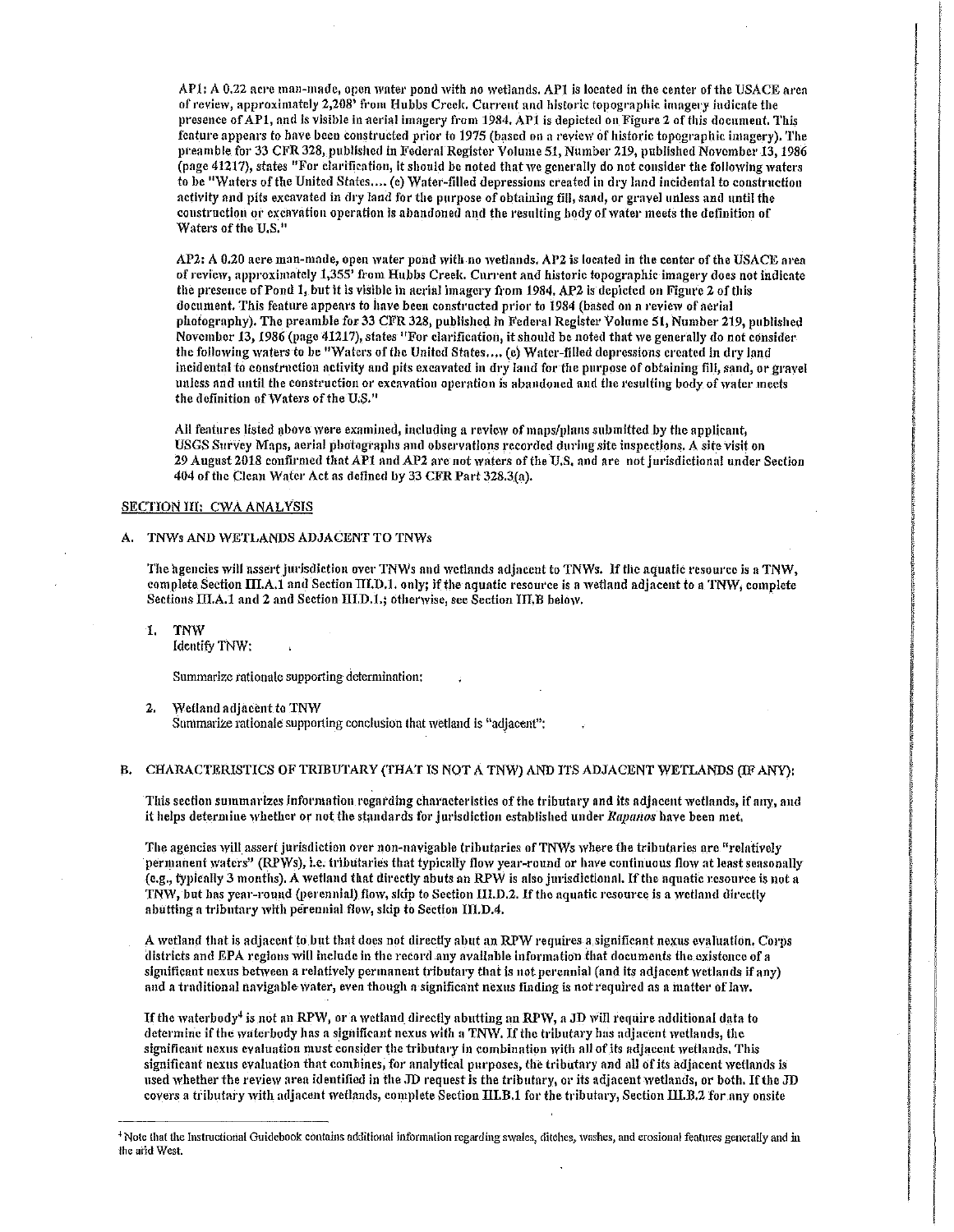wetlands, and Section III.B.3 for all wetlands adjacent to that tributary, both onsite and offsite. The determination whether a significant nexus exists is determined in Section III.C below.

| Ŀ. |  |  |  | Characteristics of non-TNWs that flow directly or indirectly into TNW |
|----|--|--|--|-----------------------------------------------------------------------|
|----|--|--|--|-----------------------------------------------------------------------|

- (i) General Area Conditions: Watershed size: Pick List<br>Drainage area: Pick List Drainage area; **Pick List**<br>Average annual rainfall: inches Average annual rainfall: inches<br>Average annual snowfall: inches Average annual snowfall:
- (ii) Physical Characteristics:

| (a) Relationship with TNW:                                           |
|----------------------------------------------------------------------|
| $\Box$ Tributary flows directly into TNW.                            |
| □ Tributary flows through Pick List tributaries before entering TNW. |
|                                                                      |

Project waters are .Piek List river miles from TNW. Project watcrs arc :Pick List river miles from RPW. Project waters are '.Pick:List aerial (straight) miles from TNW. Project waters are Pick List aerial (straight) miles from RPW. Project waters cross or serve as state boundaries. Explain: Identify flow route to TNW<sup>52</sup> Tributary stream order, if known:

(b) General Tributary Characteristics (check all that apply);<br>Thibatamin [] Natural Tributary is:

| ∟ Inaturat                          |  |
|-------------------------------------|--|
| Artificial (man-made). Explain:     |  |
| Manipulated (man-altered). Explain: |  |
|                                     |  |

Tributary properties with respect to top of bank (estimate): <sup>1</sup>Average width: feet Average depth: feet Average side slopes: Pick List.

Primary tributary substrate composition (check all that apply):

| $\Box$ Silts    |
|-----------------|
| $\Box$ Cobbles  |
| l Bedrock       |
| Other, Explain: |

 $\Box$  Sands  $\Box$  Gravel □ Vegetation. Type/% cover:

 $\Box$  Muck

 $\Box$  Concrete

Tributary condition/stability [e.g., highly eroding, sloughing banks]. Explain: Presence of run/riffle/pool complexes. Explain: Tributary geometry: Pick List Tributary gradient (approximate average slope): %

 $(c)$  Flow:

Tributary provides for: Pick List Estimate average number of flow events in review area/year: Pick List Describe flow regime:

Other information on duration and volume:

Surface flow is: Piek List. Characteristics:

Subsurface flow: Pick List. Explain findings:  $\Box$  Dye (or other) test performed:

Tributary has (check nil that apply):

**D** Bed and banks  $\Box$  OHWM<sup>6</sup> (check all indicators that apply):

 $\Box$  clear, natural line impressed on the bank  $\Box$  the presence of litter and debris

*<sup>5</sup>*Flow route can be described by identifying, e.g., tributary a, which flo:ws through the review area, to flow into tributary b, which !hen flows inlo TNW.

*<sup>6</sup>*A natural or man~niadc discontinuily in the OHWM does not necessarily sever jurisdiction (e.g., where the slrcam temporarily flows underground, or where the OHWM has been removed by development or agricultural practices). Where there is a break in the OHWM that is unrelated to the waterbody's flow regime (e.g., flow over a rock outcrop or through a culvert), the agencies will look for indicators of flow above and below the break.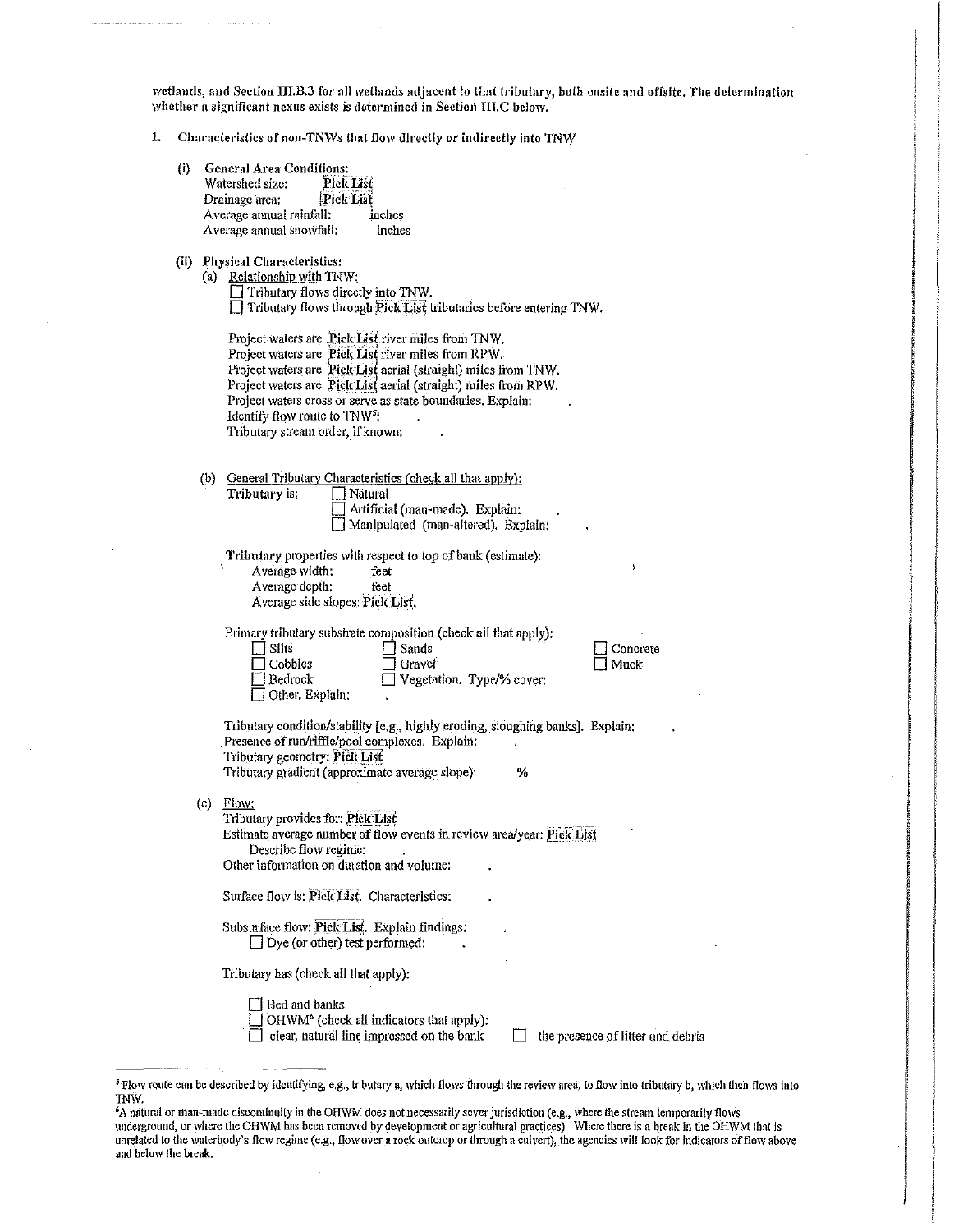|    |                   | destruction of terrestrial vegetation<br>changes in the character of soil<br>the presence of wrack line<br>shelving<br>yegetation matted down, bent, or absent<br>sediment sorting<br>leaf litter disturbed or washed away<br>scour<br>multiple observed or predicted flow events<br>sediment deposition<br>abrupt change in plant community<br>water staining<br>other (list):<br>Discontinuous OHWM. <sup>7</sup> Explain:                                                       |
|----|-------------------|------------------------------------------------------------------------------------------------------------------------------------------------------------------------------------------------------------------------------------------------------------------------------------------------------------------------------------------------------------------------------------------------------------------------------------------------------------------------------------|
|    |                   | If factors other than the OHWM were used to determine lateral extent of CWA jurisdiction (check all that apply):<br>$\Box$ High Tide Line indicated by:<br>Mean High Water Mark indicated by:<br>$\Box$ oil or scum line along shore objects<br>$\Box$ survey to available datum;<br>$\Box$ fine shell or debris deposits (foreshore)<br>physical markings;<br>vegetation lines/changes in vegetation types.<br>physical markings/characteristics<br>tidal gauges<br>other (list): |
|    |                   | (iii) Chemical Characteristics:                                                                                                                                                                                                                                                                                                                                                                                                                                                    |
|    |                   | Characterize tributary (e.g., water color is clear, discolored, oily film; water quality; general watershed<br>characteristics, etc.). Explain:                                                                                                                                                                                                                                                                                                                                    |
|    |                   | Identify specific pollutants, if known:<br>(iv) Biological Characteristics. Channel supports (check all that apply):<br>Riparian corridor. Characteristics (type, average width):<br>Wetland fringe. Characteristics:<br>Habitat for:<br>$\Box$ Federally Listed species. Explain findings:<br>□ Fish/spawn areas. Explain findings:<br>Other environmentally-sensitive species. Explain findings:<br>Aquatic/wildlife diversity. Explain findings:                                |
| 2. |                   | Characteristics of wetlands adjacent to non-TNW that flow directly or indirectly into TNW                                                                                                                                                                                                                                                                                                                                                                                          |
|    | $\left( i\right)$ | Physical Characteristics:<br>(a) General Wetland Characteristics:<br>Properties:<br>Wetland size:<br>acres<br>Wetland type. Explain:<br>Wetland quality, Explain:<br>Project wetlands cross or serve as state boundaries. Explain:                                                                                                                                                                                                                                                 |
|    |                   | (b) General Flow Relationship with Non-TNW:<br>Flow is: Pick List. Explain:<br>Surface flow is: Pick List<br>Characteristics:                                                                                                                                                                                                                                                                                                                                                      |
|    |                   | Subsurface flow: Pick List. Explain findings:<br>$\Box$ Dye (or other) test performed:                                                                                                                                                                                                                                                                                                                                                                                             |
|    |                   | Wetland Adjacency Determination with Non-TNW:<br>(c)<br>$\overline{\text{}1}$ Directly abutting<br>$\Box$ Not directly abutting<br>Discrete wetland hydrologic connection. Explain:<br><b>Explain:</b> Ecological connection. Explain:<br>$\Box$ Separated by berm/barrier. Explain:                                                                                                                                                                                               |
|    |                   | (d) Proximity (Relationship) to TNW<br>Project wetlands are Pick List river miles from TNW.<br>Project waters are Pick List aerial (straight) miles from TNW.<br>Flow is from: Pick List.<br>Estimate approximate location of wetland as within the Pick List floodplain.                                                                                                                                                                                                          |
|    | (ii)              | <b>Chemical Characteristics:</b><br>Characterize wetland system (e.g., water color is clear, brown, oil film on surface; water quality; general<br>watershed characteristics; etc.). Explain:<br>Identify specific pollutants, if known:                                                                                                                                                                                                                                           |
|    |                   |                                                                                                                                                                                                                                                                                                                                                                                                                                                                                    |

 $\label{eq:2} \frac{1}{\sqrt{2}}\sum_{i=1}^n\frac{1}{\sqrt{2\pi}}\sum_{j=1}^n\frac{1}{j!}\sum_{j=1}^n\frac{1}{j!}\sum_{j=1}^n\frac{1}{j!}\sum_{j=1}^n\frac{1}{j!}\sum_{j=1}^n\frac{1}{j!}\sum_{j=1}^n\frac{1}{j!}\sum_{j=1}^n\frac{1}{j!}\sum_{j=1}^n\frac{1}{j!}\sum_{j=1}^n\frac{1}{j!}\sum_{j=1}^n\frac{1}{j!}\sum_{j=1}^n\frac{1}{j!}\sum_{j=1$ 

i<br>Military (1980)<br>Military (1980)

|<br>|<br>|<br>|<br>|<br>|<br>|

I I

ing ang mga kalalahan ng mga magamalang ng mga magamalang ng mga magamalang ng mga magamalang ng mga magamalan<br>Mga magamalang ng mga magamalang ng mga magamalang ng mga magamalang ng mga magamalang ng mga magamalang ng mg !!<br>!<br>! olahkamu<br>I l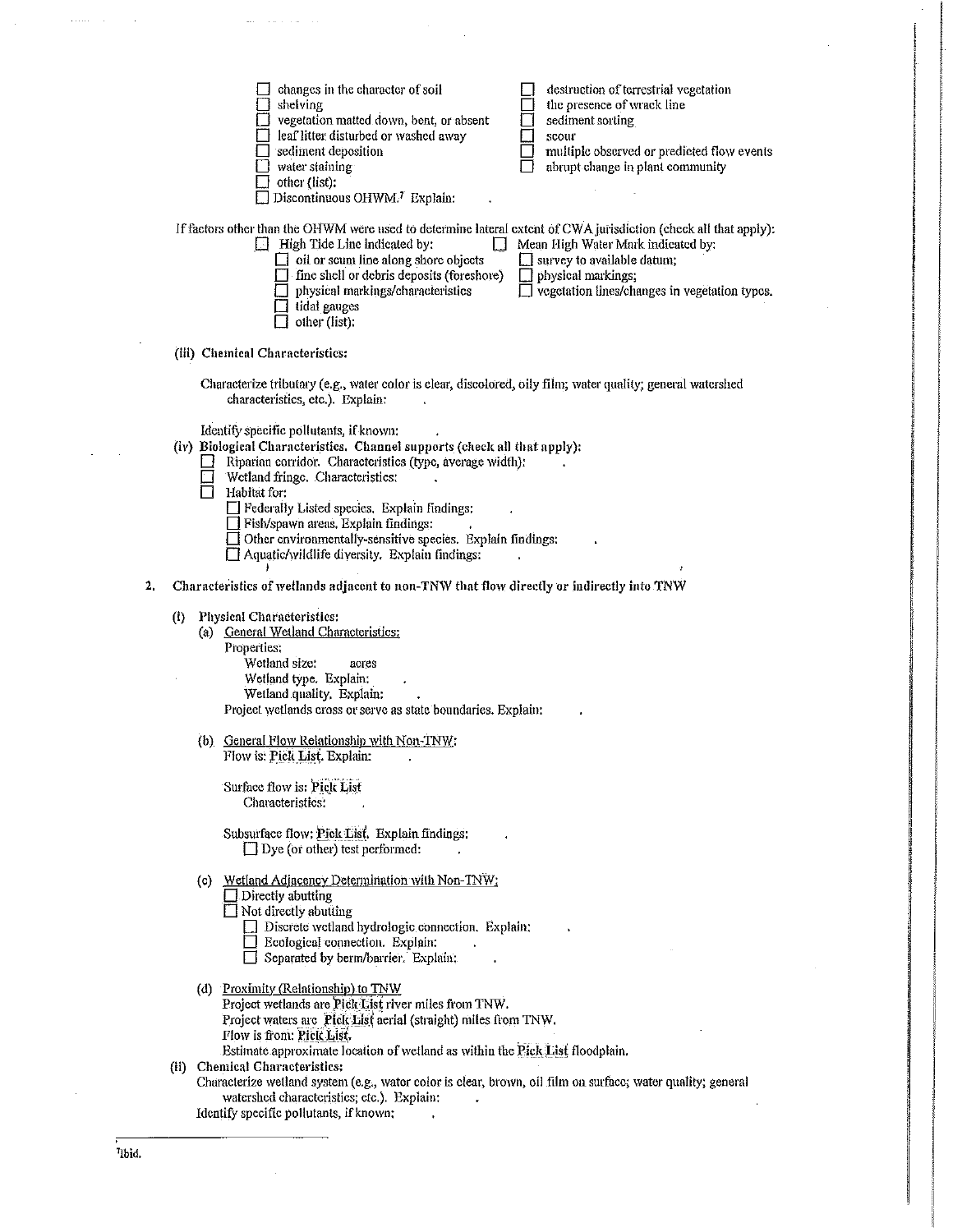- (iii) Biological Characteristics. Wetland supports (check all that apply):
	- Riparian buffer. Characteristics (type, average width):
	- Vegetation type/percent cover. Explain:
	- Habitat for:
		- 0 Federally Listed species. Explain findings:
		- $\Box$  Fish/spa yn areas. Explain findings:
		- $\Box$  Other environmentally-sensitive species. Explain findings:
		- $\Box$  Aquatic/wildlife diversity. Explain findings:
- 3. Characteristics of all wetlands adjacent to the tributary (if any)

All wetland(s) being considered in the cumulative analysis:  $PickList$ 

Approximately  $($ ) acres in total are being considered in the cumulative analysis.

For each Welland, specify lhe following:

Directly abuts? (Y/N) Size (in acres) Directly abuts? (Y/N)

Size (in acres)

Summarize overall biological, chemical and physical functions being performed:

### C. SIGNIFICANT NEXUS DETERMINATION

A significant nexus analysis will assess the flow characteristics and functions of the tributary itself and the functions performed by any wetlands adjacent to the tributary to determine if they significantly affect the chemical, physical, and biological integrity of a TNW. For each of the following situations, a significant nexus exists if the tributary, in combination with all of its adjacent wetlands, has more than a speculative or insubstantial effect on the chemical, physical and/or biological integrity of a TNW. Considerations when evaluating significant nexus include, but are not limited to the volume, duration, and frequency of the flow of water in the tributary and its proximity to a TNW, and the functions performed by the tributary and all its adjacent wetlands. It is not appropriate to determine significant nexus based solely on any specific threshold of distance (e.g. between a tributary and its adjacent wetland or between a tributary and the TNW). Similarly, the fact an adjacent wetland lies within or outside of a floodplain is not solely determinative of significant nexus.

Draw connections between the features documented and the effects on the TNW, as identified in the *Rapanos* Guidance and discussed in the Instructional Guidebook. Factors to consider include, for example:

- Does the tributary, in combination with its adjacent wetlands (if any), have the capacity to carry pollutants or flood waters to TNWs, or to reduce the amount of pollutants or flood waters reaching a TNW?
- Does the tributary, in combination with its adjacent wetlands (if any), provide habitat and lifecycle support functions for fish and other species, such as feeding, nesting, spawning, or rearing young for species that are present in the TNW?
- Does the tributary, in combination with its adjacent wetlands (if any); have the capacity to transfer nutrients-and organic carbon that support downstream foodwebs?
- Does the tributary, in combination with its adjacent wetlands (if any), have other relationships to the physical, chemical, or biological integrity of the TNW?

Note: the above list of considerations is not inclusive and other functions observed or known to occur should be documented below!

- 1. Significant nexus findings for non-RPW that has no adjacent wetlands and flows directly or indirectly into TNWs. Explain findings of presence or absence of significant nexus below, based on the tributary itself, then go to Section III.D:
- 2. Significant nexus findings for non-RPW and its adjacent wetlands, where the non-RPW flows directly or indirectly into TNWs. Explain findings of presence or absence of significant nexus below, based on the tributary in combination with all of its adjacent wetlands, then go to Section III.D:
- 3. Significant nexus findings for wetlands adjacent to an RPW but that do not directly abut the RPW. Explain findings of presence or absence of significant nexus below, based on the tributary in combination with all of its adjacent wetlands, then go to Section III.D: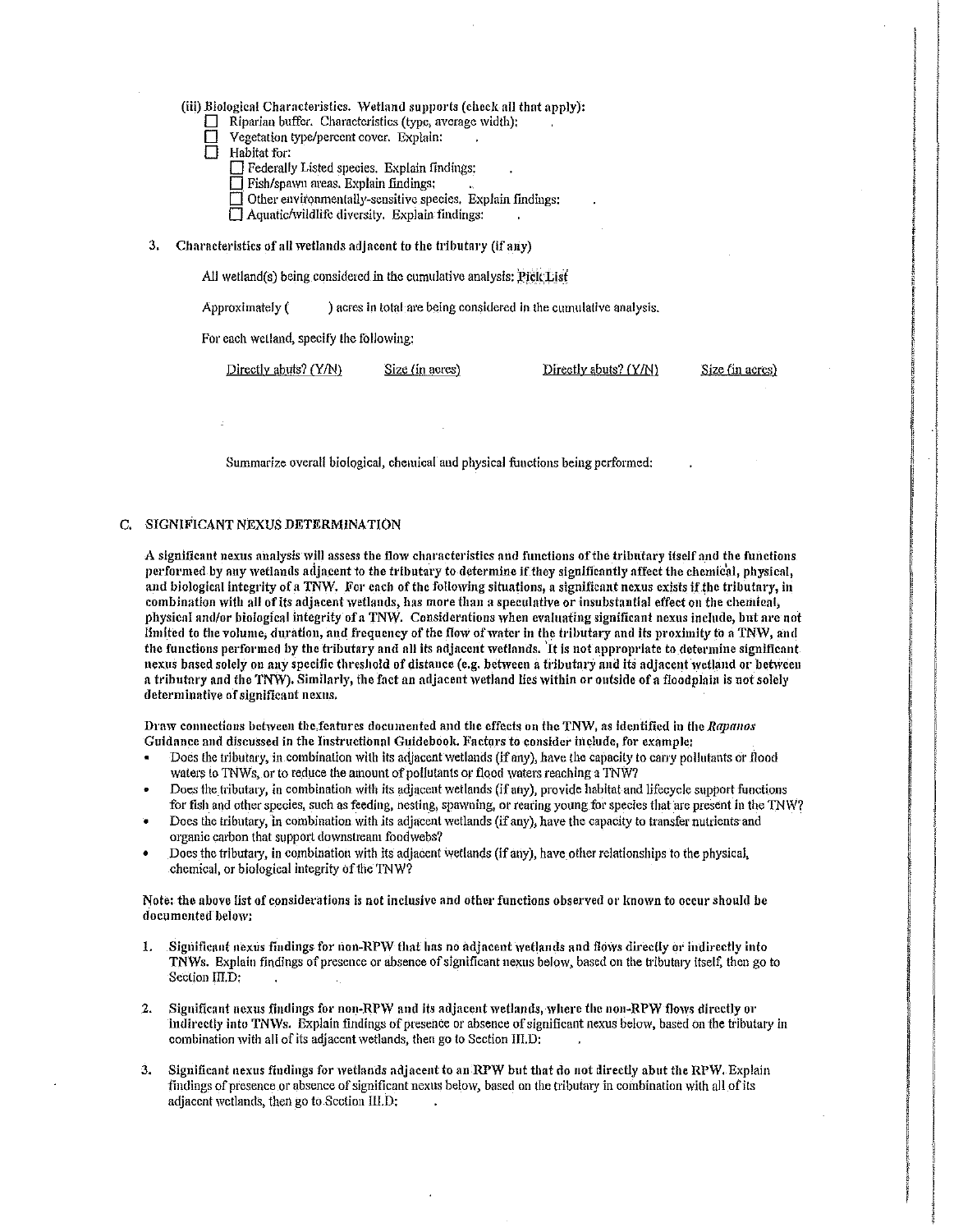- D. DETERMINATIONS OF JURISDICTIONAL FINDINGS. THE SUBJECT WATERS/WETLANDS ARE (CHECK ALL THAT APPLY):
	- 1. TNWs and Adjacent Wetlands. Check all that apply and provide size estimates in review area:<br> $\Box$  TNWs: linear feet width (ft). Or, acres. width (ft), Or, \_O Wcilands adjacent to TNWs: acres.
	- 2. RPWs that flow directly or indirectly into *TNWs*.
		- $\Box$  Tributaries of TNWs where tributaries typically flow year-round arc jurisdictional. Provide data and rationale indicating that tributary is perennial:
		- □ Tributaries of TNW where tributaries have continuous flow "seasonally" (e.g., typically three months each year) are jurisdictional. Data supporting this conclusion is provided at Sectibn TIT.B. Provide rationale indicating that tributary flows seasonally:
			- Provide estimates for jurisdictional waters in the review area (check all that apply):<br>  $\Box$  Tributary waters: linear feet width (ft).
			- Tributary waters: linear feet<br>Other non-wetland waters: acres.
			- Other non-wetland waters;
				- Identify type(s) of waters:
	- 3. Non-RPWs<sup>8</sup> that flow directly or indirectly into TNWs.
		- **D** Waterbody that is not a TNW or an RPW, but flows directly or indirectly into a TNW, and it has a significant nexus with a TNW is jurisdictional. Data supporting this conclusion is provided at Section III.C.

Provide estimates for jurisdictional waters within the review area (check all that apply):<br>  $\Box$  Tributary waters: linear feet width (ft).

 $\cdot$ 

- Tributary waters:
- Other non-wetland waters: acres.
	- Identify lype(s) of waters:
- 4. Wetlands directly abutting an RPW that flow directly or indirectly into TNWs.
	- Wetlands directly abut RPW and thus are jurisdictional as adjacent wetlands.
		- $\Box$  Wetlands directly abutting an RPW where tributaries typically flow year-round. Provide data and rationale indicating that tributary is perennial in Section III.D.2, above. Provide rationale indicating that wetland is directly abutting an RPW:
		- [J Wetlands directly abutting an RPW where tributaries typically flow "seasonally." Provide data indicating that tributaiy is seasonal in Section 111.B and rationale in Section lll.D.2; above. Provide rationale indicating that wetland is directly abutting an RPW:

Provide acreage estimates for jurisdictional wetlands in the review area: acres.

- $^{\circ}$  5. Wetlands adjacent to but not directly abutting an RPW that flow directly or indirectly into TNWs.
	- $\Box$  Wetlands that do not directly abut an RPW, but when considered in combination with the tributary to which they are adjacent and with similarly situated adjacent wetlands, have a significant nexus with a TNW are jurisidictional. Data supporting this conclusion is provided at Section III.C.

Provide acreage estimates for jurisdictional wetlands in the review area: acres.

- 6. Wetlands adjacent to non-RPWs that flow directly or indirectly into TNWs.
	- $\Box$  Wetlands adjacent to such waters, and have when considered in combination with the tributary to which they are adjacent and with similarly situated adjacent wetlands, have a significant nexus with a TNW are jurisdictional. Data supporting this conclusion is provided at Section III.C.

Provide estimates for jurisdictional wetlands in the review area; acres.

- 7. Impoundments of jurisdictional waters.<sup>9</sup>
	- As a general rule, the impoundment of a jurisdictional tributary rcmains jurisdictional.
	- $\Box$  Demonstrate that impoundment was created from "waters of the U.S.," or
	- Demonstrate that water meets the criteria for one of the categories presented above (1-6), or
	- Demonstrate that water is isolated with a nexus to commerce (see E below).

<sup>a</sup>See Footnote # 3.

<sup>&</sup>lt;sup>9</sup> To complete the analysis refer to the key in Section III.D.6 of the Instructional Guidebook.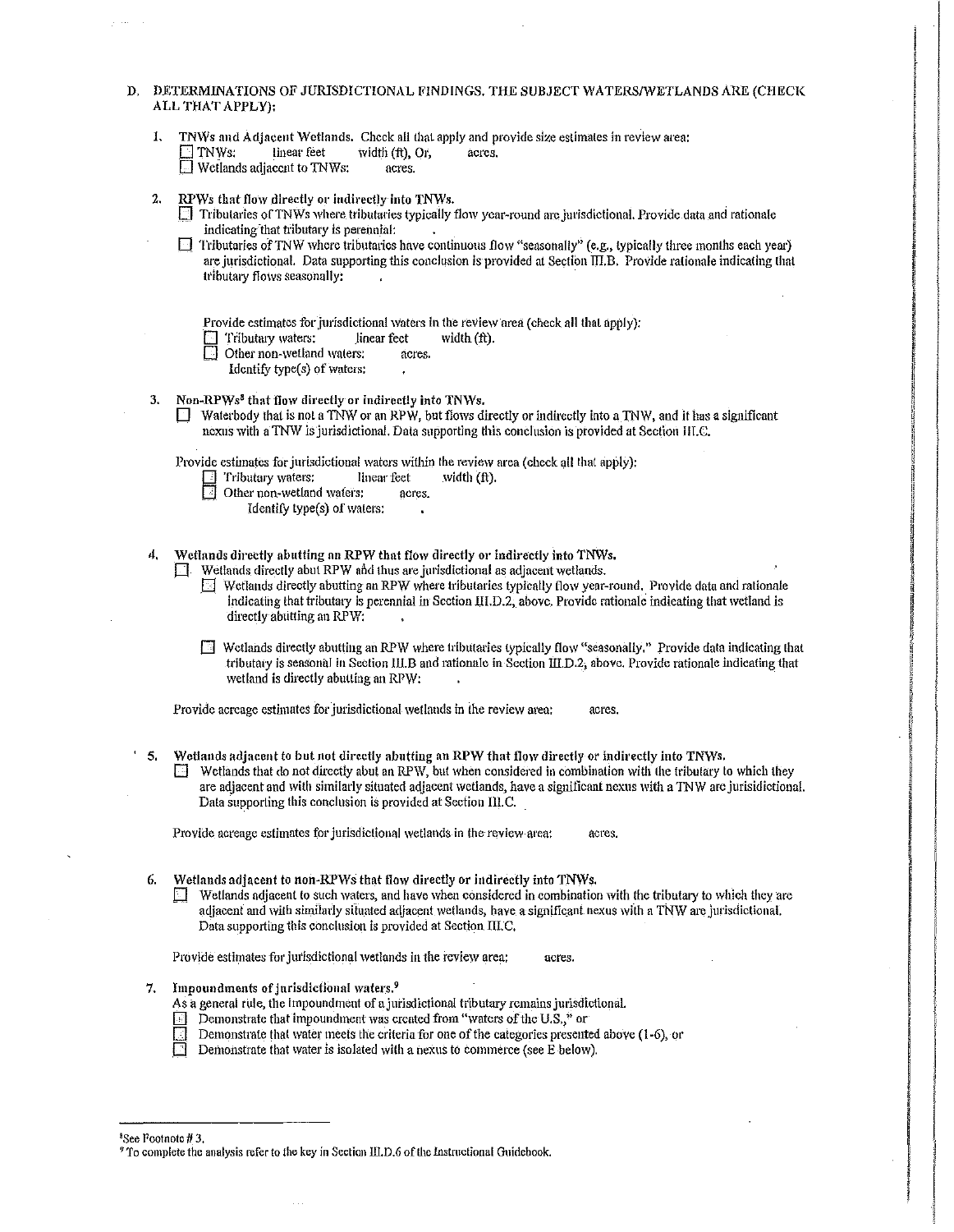| E,    ISOLATED [INTERSTATE OR INTRA-STATE] WATERS, INCLUDING ISOLATED WETLANDS, THE USE, |
|------------------------------------------------------------------------------------------|
| DEGRADATION OR DESTRUCTION OF WHICH COULD AFFECT INTERSTATE COMMERCE,                    |
| <b>INCLIDING ANY SHOU WATERS (CHECK ALL THAT APPLY).</b> <sup>10</sup>                   |

INCLUDING ANY SUCH WATERS (CHECK ALL THAT APPLY):<sup>10</sup><br>□ which are or could be used by interstate or foreign travelers for recreational or other purposes.

- $\Box$  from which fish or shellfish are or could be taken and sold in interstate or foreign commerce.
- $\Box$  which are or could be used for industrial purposes by industries in interstate commerce.
- Interstate isolated waters. Explain:
- Other factors. Explain:

Identify water body and summarize rationale supporting determination:

Provide estimates for jurisdictional waters in the review area (check all that apply):<br>
Tributary waters: linear fect width (ft).

 $\Box$  Tributary waters: linear feet width (ft).

- Other non-wetland waters: acres.
- Identify lype(s) of waters:
- $\Box$  Wetlands: acres.

### F. NON-JURISDICTIONAL WATERS, INCLUDING WETLANDS (CHECK ALL THAT APPLY):

 $\Box$  If potential wetlands were assessed within the review area, these areas did not meet the criteria in the 1987 Corps of Engineers Wetland.Delineation Manual and/or appropriate Regional Supplements.

i **Except Except international** Administrativnosti<br>Internet<br>Internet Internet Administrativnosti

I<br>I San Tanzania<br>I San Tanzania I San Tanzania (Karatan Indonesia) I i

 $\label{eq:2.1}$  <br> $\label{2.1}$ 

IANGSA<br>I : Maria Maria Maria Maria Maria<br>I : Maria Maria Maria Maria Maria Maria Maria Maria Maria Maria Maria Maria Maria Maria Maria Maria Maria Mar I I I

!i

- $\Box$  Review area included isolated waters with no substantial nexus to interstate (or foreign) commerce.
	- $\Box$  Prior to the Jan 2001 Supreme Court decision in "SWANCC," the review area would have been regulated based solely on the "Migratory Bird Ruic" (MBR).
- D Waters do not meet the "Significant Nexus" standard, where such a finding is required for jurisdiction. Explain:<br> $\boxtimes$  Other: (explain, if not covered above): Based on a review of information submitted by Biological Sys
- Other: (explain, if not covered above): Based on a review of information submitted by Biological Systems

Consulting, Inc. on July 31, 2018, and a site inspection of the survey area on August 29, 2018, AP1 and AP2 are not waters of the U.S. and are not jurisdictional under Section 404 of the Clean Water Act as defined by 33 CFR Part 328.3(a). See rationale in Section II. B. 2.

Provide acreage estimates for non-jurisdictional waters in the review area, where the sole potential basis of jurisdiction is the MBR factors (i.e., presence of migratory birds, presence of endangered species, use of water for irrigated agriculture), using best professional judgment (check all that apply):<br>
Non-wetland waters (i.e., rivers, streams):

**D** Non-wetland waters (i.e., rivers, streams): Inear feet width (ft).<br>Lakes/ponds: acre.

- Lakes/ponds: acre.<br>Other non-wetland waters:  $\Box$  Other non-wetland waters: acres. List type of aquatic resource:<br> $\Box$  Wetlands: acres.
- Wetlands:

Provide acreage estimates for non-jurisdictional waters in the review area that do not meet the "Significant Nexus" standard, where such a finding is required for jurisdiction (check all that apply):<br> $\Box$  Non-wetland waters (i.e., rivers, streams): linear feet,

- $\Box$  Non-wetland waters (i.e., rivers, streams): linear feet, width (ft),
- 
- Lakes/ponds: acre.<br>Other non-wetland waters:  $\Box$  Other non-wetland waters: acres. List type of aquatic resource;<br> $\Box$  Wetlands: acres.
- Wetlands: acres.

<sup>10</sup> Prior to asserting or declining CWA jurisdiction based solely on this category, Corps Districts will elevate the action to Corps and EPA HQ for review consistent with the process described in the Corps/EPA Memorandum Regarding CWA Act Jurisdiction Following Rapanos,